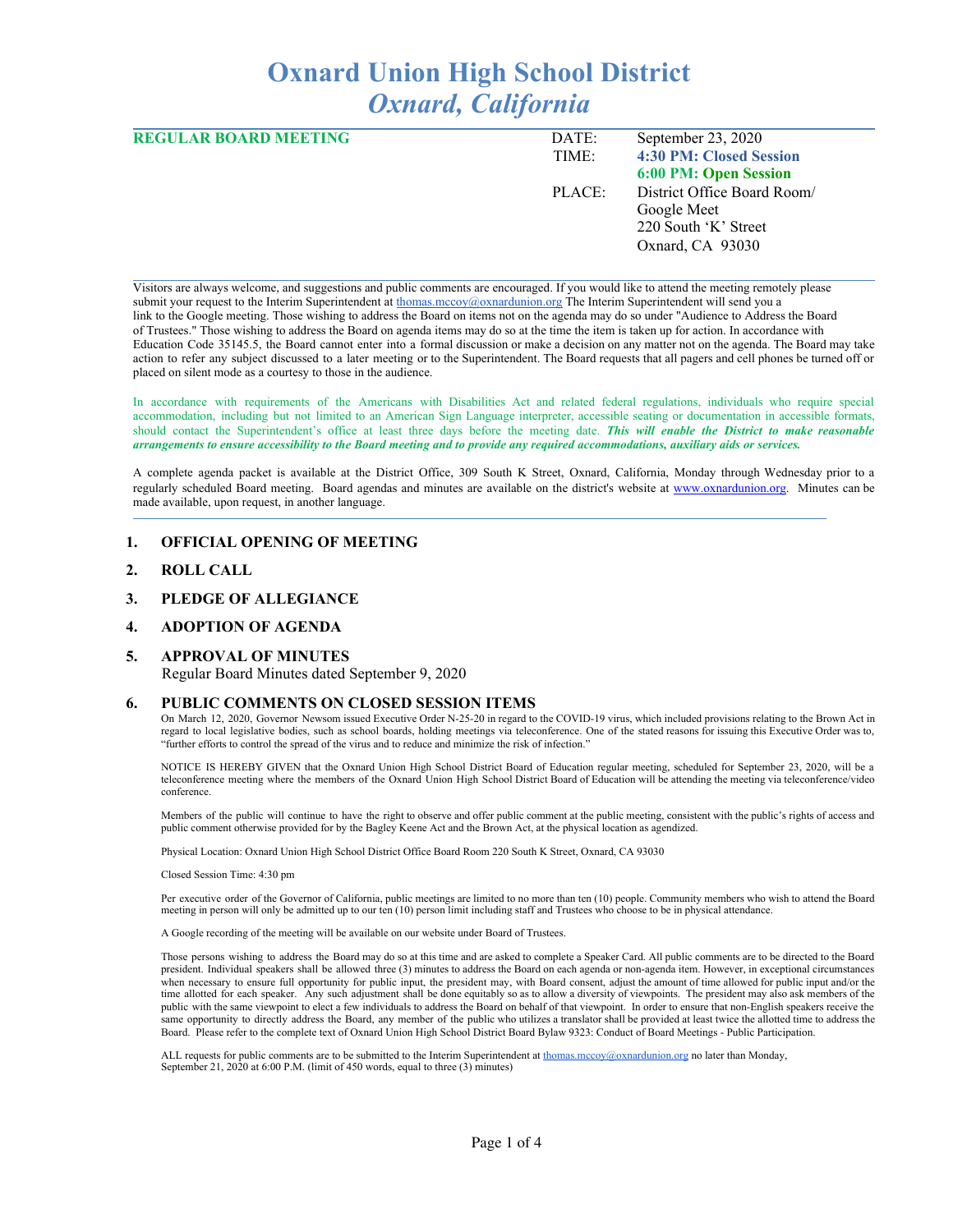Board Meeting Agenda September 23, 2020

# **7. CLOSED SESSION**

During this time, the Board may adjourn to Closed Session to discuss confidential material relating to the following items.

- A. Public Employee: Discipline/Dismissal/Release/Resignation/Appointment/Reassignment/ Employment-Government Code Section 54957(b)(1)
- B. Conference with Labor Negotiator(s): Government Code Section 54957.6
	- Agency Negotiator: Dr. Deborah Salgado, Assistant Superintendent-Human Resources
		- Employee Organization: Oxnard Federation of Teachers and School Employees (OFTSE) - Classified Bargaining Unit
		- Employee Organization: California School Employee Association (CSEA) - Campus Supervisor Bargaining Unit
- C. Student Personnel: [Education Code §35146, 48912, 48919]
- D. Consideration of Confidential Student Issues Other Than Expulsion and Suspension, Pursuant to Education Code §35146
- E. Conference with Legal Counsel Anticipated Litigation, Pursuant to Government Code § 54956.9 (d) a. Number of cases: Three
- F. Conference with Real Property Negotiator (Govt. Code § 54956.8) PROPERTY: Multiple District-owned parcels, including: (1) District Office Campus, 220, 309, and 315 South K Street, Oxnard, CA, APNs 202-0-010-630 & -740; (2) 1101 W. 2nd St., Oxnard, APN 202-0-233-355; (3) 280 and 300 Skyway Drive, Camarillo, CA, APN 230-0-130-105; and (4) 15 Stearman Street, Camarillo, CA, APN 230-0-130-115 AGENCY NEGOTIATOR: Jeff Weinstein, Assistant Superintendent Business Services and Dr. Joel Kirschenstein, Consultant Sage Realty Group Inc. NEGOTIATING PARTIES: To be determined UNDER NEGOTIATION: Price and terms of payment

# **8. RECONVENE IN PUBLIC: REPORT ON CLOSED SESSION ACTION**

### **9. RECOGNITION**

➢ Student Recognition - Pacifica High School

## **10. PUBLIC HEARING**

Williams Act – Sufficient Textbooks and Instructional Materials

## **11. ACTION ITEM**

A. Consideration of Adoption of Resolution #20-47 Regarding Sufficiency of Textbooks or Instructional Materials for the 2020-2021 School Year

# **12. PUBLIC HEARING**

□ SB 98 Learning Continuity Plan

### **13. ACTION ITEM**

B**.** Consideration of Approval of SB 98 Learning Continuity Plan

### **14. PUBLIC COMMENTS TO ADDRESS THE BOARD OF TRUSTEES**

On March 12, 2020, Governor Newsom issued Executive Order N-25-20 in regard to the COVID-19 virus, which included provisions relating to the Brown Act in regard to local legislative bodies, such as school boards, holding meetings via teleconference. One of the stated reasons for issuing this Executive Order was to, "further efforts to control the spread of the virus and to reduce and minimize the risk of infection."

NOTICE IS HEREBY GIVEN that the Oxnard Union High School District Board of Education regular meeting, scheduled for September 9, 2020, will be a teleconference meeting where the members of the Oxnard Union High School District Board of Education will be attending the meeting via teleconference/video conference.

Members of the public will continue to have the right to observe and offer public comment at the public meeting, consistent with the public's rights of access and public comment otherwise provided for by the Bagley Keene Act and the Brown Act, at the physical location as agendized.

Physical Location: Oxnard Union High School District Office Board Room 220 South K Street, Oxnard, CA 93030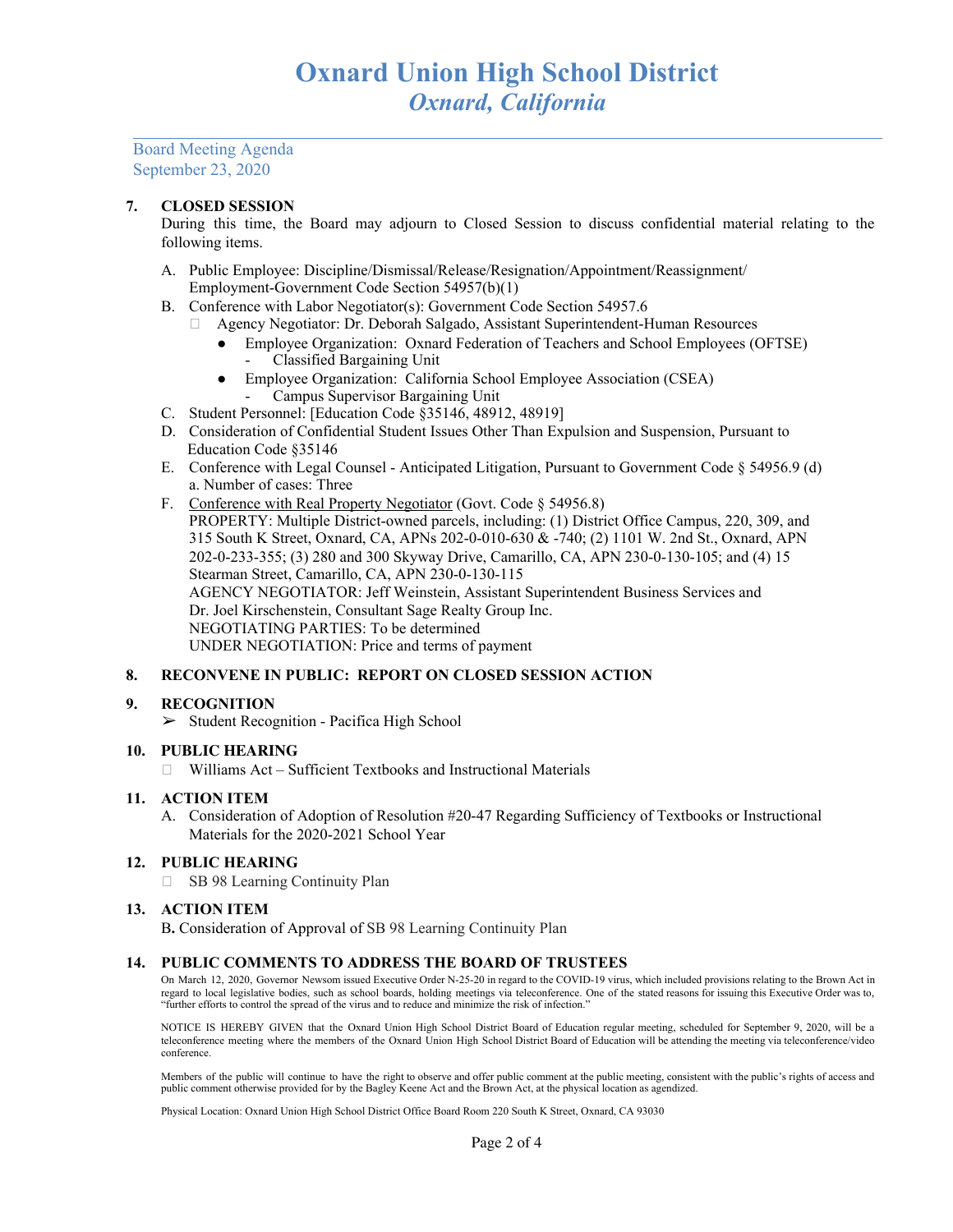# Board Meeting Agenda September 23, 2020

Open Session Time: 6:00 pm

Per executive order of the Governor of California, public meetings are limited to no more than ten (10) people. Community members who wish to attend the Board meeting in person will only be admitted up to our ten (10) person limit including staff and Trustees who choose to be in physical attendance.

A Google recording of the meeting will be available on our website under Board of Trustees.

Those persons wishing to address the Board may do so at this time and are asked to complete a Speaker Card. All public comments are to be directed to the Board president. Individual speakers shall be allowed three (3) minutes to address the Board on each agenda or non-agenda item. However, in exceptional circumstances when necessary to ensure full opportunity for public input, the president may, with Board consent, adjust the amount of time allowed for public input and/or the time allotted for each speaker. Any such adjustment shall be done equitably so as to allow a diversity of viewpoints. The president may also ask members of the public with the same viewpoint to elect a few individuals to address the Board on behalf of that viewpoint. In order to ensure that non-English speakers receive the same opportunity to directly address the Board, any member of the public who utilizes a translator shall be provided at least twice the allotted time to address the Board. Please refer to the complete text of Oxnard Union High School District Board Bylaw 9323: Conduct of Board Meetings - Public Participation.

ALL requests for public comments are to be submitted to the Interim Superintendent at [thomas.mccoy@oxnardunion.org](mailto:thomas.mccoy@oxnardunion.org) no later than Monday, September 21, 2020 at 6:00 P.M. (limit of 450 words, equal to three (3) minutes)

## **15. SUPERINTENDENT'S REPORT**

# **16. STUDENT REPRESENTATIVE TO THE BOARD – MARINA CLEAVENGER**

## **17. CONSENT CALENDAR**

## **Business Services**

- A. Consideration of Approval of Purchase Orders, September 1-15, 2020
- B. Consideration of Approval to Reject All Bids for Soils Management, Bid 628
- C. Consideration of Approval to Reject All Bids for RMHS Stadium Bleachers and PHS Stadium Lights, Bid 632
- D. Consideration of Approval of Contract Award to Sports Facilities Group for OHS Electronic Monument Sign Addition
- E. Consideration of Approval of Contract Award to Venterra Environmental to Abate Flooring at the HHS Library Building
- F. Consideration of Approval of Contract Award to DC Architects for Design Services to Install New Relocatable Classroom Buildings at CIHS & HHS to Replace Existing Relocatable
- G. Consideration of Approval of Contract Award to Kiwitt's General Building Contractor to Revise CTE Classroom 91 Wall Systems at the HHS Industrial Arts Building
- H. Consideration of Approval of Contract Award to Schneider Electric for Solar Drive HVAC Energy Management System Modernization (Phase 4)
- I. Consideration of Approval of Contract Award to Pacificom for Solar Drive District Office Second Floor Data Racks and Wire Management
- J. Consideration of Approval of Contract Award to Smith Electric to Replace HVAC Units at CIHS Classrooms P6, P7 & P8
- K. Consideration of Approval of Contract Award to PLAE Flooring to Replace the CIHS Weight Room Floor
- L. Consideration of Approval of Contract Award to Lucci & Associates for Solar Drive Emergency Power Generator Design Services
- M. Consideration of Approval of Contract Between Nutrition Services and CAPE Charter School for the Delivery of Student Meals
- N. Consideration of Approval of Renewal of Agreement between Oxnard Union High School District and Ventura County Office of Education for ESCAPE Financial and Payroll/Personnel System for the 2020/21 School Year

### **Educational Services**

- O. Consideration of Approval of Non -Public Schools (NPS) Placements, According to the Students' IEP Teams and the Director of Special Education
- P. Consideration of Approval of Agreement between Oxnard Union High School District and Hudl District Athletics System